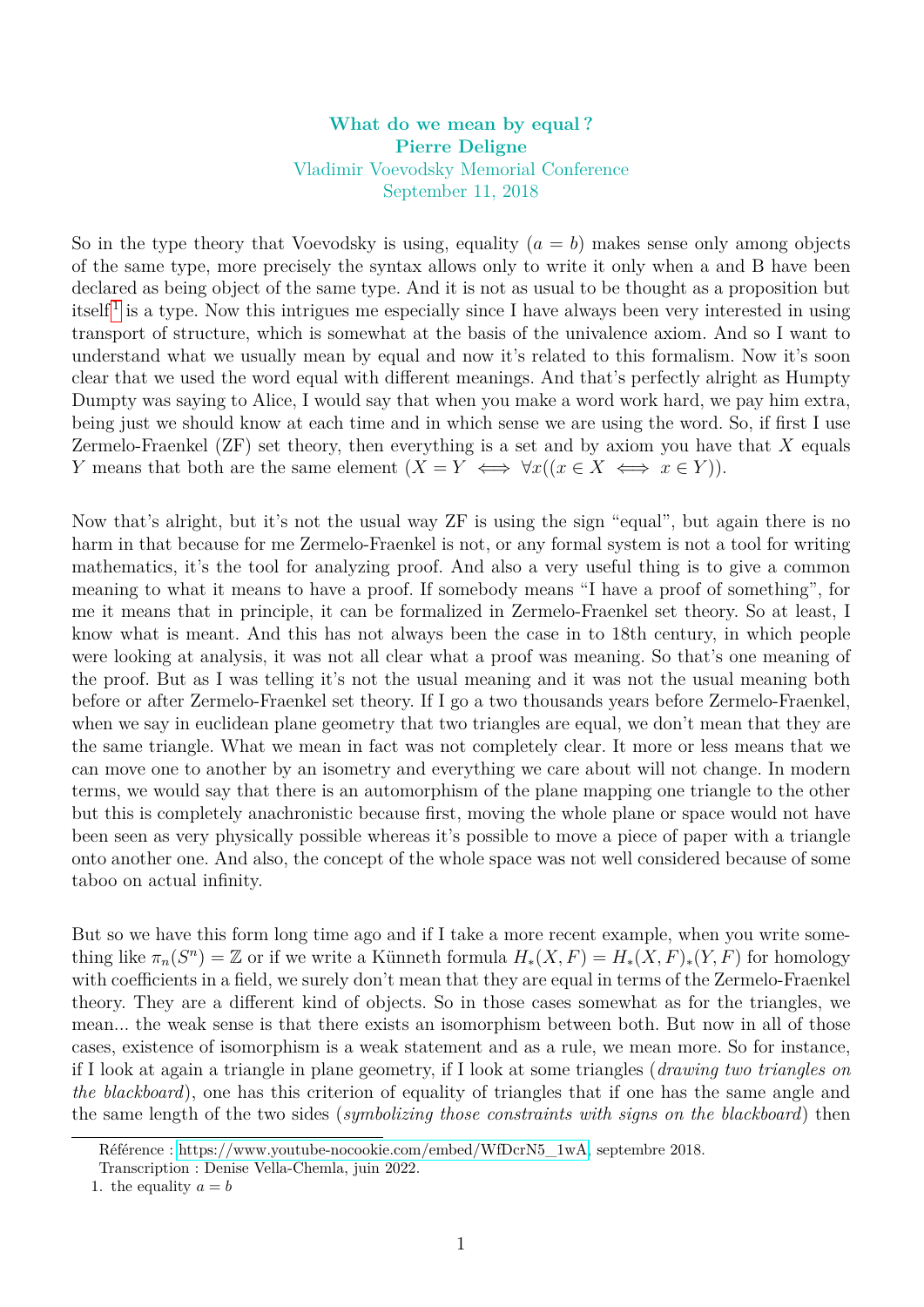the two triangles are equal, this is a weak statement : you don't just want to know that *there is* an isometry between the triangle, you want to note that this is isometry will carry this point to this point this point to this point and this point to this point and this is a stronger statement. For instance if you look at some triangle with one angle and two equal sides, you can use the criterion of equality of triangles to write  $ABC = ACB$ . And so you will know that the criterion tells you there is an isometry mapping *A* to *A*, *B* to *C* and *C* to *B*. So you get the symmetry property from the equality criterion that the angle  $\hat{B}$  and  $\hat{C}$  are equal. So that's one aspect that you want to care what isomorphisms you have between objects, because you also care about symmetries between objects. And I said those are weak statements because it's in fact useless to just know existence of some isomorphism : here (*showing the identity*  $\pi_n(S^n) = \mathbb{Z}$  *on the blackboard*) you would like to know for instance that the identity map of  $S<sup>n</sup>$  correspond to one in  $\mathbb Z$  if you want to apply the statement and here (*showing the Künnteh identity on the blackboard*), you want to know that you have some very explicit isomorphism mapping cohomology classes  $\alpha$  and  $\beta$  (*on the right side of the equality*) to some product of the inverse images of  $\alpha$  and  $\beta$  by the two factors (*on the left side of the equality*).

So what I want to remember of this is that very often, equality means existence of isomorphisms, but that we also care to understand the isomorphisms between those objects not only the existence. And this corresponds quite well to what you have here. First to speak of isomorphisms of objects, they have to have the same kind of objects : this is the condition that equality between *a* and *b* is meaningful only if we have objects of the same type. And the fact that in these cases, for those examples (*sphere and Künneth equality*), equality is a type, here it would be interpreted as it is the set of isomorphisms between *a* and *b*. And often you will not just prove equality, but you will exhibit some object of that equality (*writing*  $\alpha$  :  $a = b$  *and explaining that*) this double dot means "is of type" meaning you construct an isomorphism and you will use it later, the one you've constructed.

Now, one thing which is already appearing in this formalism... You have this story : you start with some type A, you have two objects of type  $A(a, b : A)$ ; you can consider the type equality of *a* and *b*; and if you consider  $a = a$ , in it, you have isomorphism of identity :  $id_a$  :  $a = a$ . This tells you that you can iterate the process, in this formalism, we can consider two objects of type  $a = b$ , consider the type of equality between those objects and iterate. And this occurs in various guys quite often, you have the story of homotopy theory, where equality of *X* and *Y* corresponds to homotopy equivalence between *X* and *Y* . If you have two equivalences, you can consider equivalence between homotopies, if you have two homotopies between homotopies, you can consider homotopies between sames, and so on. So there, you can go further and further. So that's one context, there are other contexts where you have the same story : if you consider categories  $\mathcal C$  and  $\mathcal D$ , equality essentially corresponds to have an equivalence of categories between them. Now, if you have two equivalences of categories, you can wonder about isomorphism between the equivalences and here, the story stops there but for other categories, it would continue for a while. Also another example if you consider a complex  $K^*$  and you consider cohomology classes of this complex  $(writing H<sup>n</sup>(K^*))$ , often you want rather to consider cocycles (*writing c and c* 0 ) and now, an equality between cocycles  $(writing \nc = c')$  would be a cochain of one previous dimension such that  $da = c - c'$ , so something showing that the two have the same cohomology class. And now you can continue. If you have two such *a*'s, their difference is a cocycle and you may want it to be a co-boundary and so on. So this is another setting when you can iterate this notion of equality, and it's often very useful to keep track of it. For instance if I look at some kind of cohomology, if you have cohomology classes *h* and *h'*, and proof they are equal, more precisely if you prove in two different ways that they are equal, often it will... from this, you get one cohomology class in one lower dimension, the idea being that you look at cocycles *c* and *c*<sup>'</sup> corresponding to your cohomology classes, one proof of equality of the co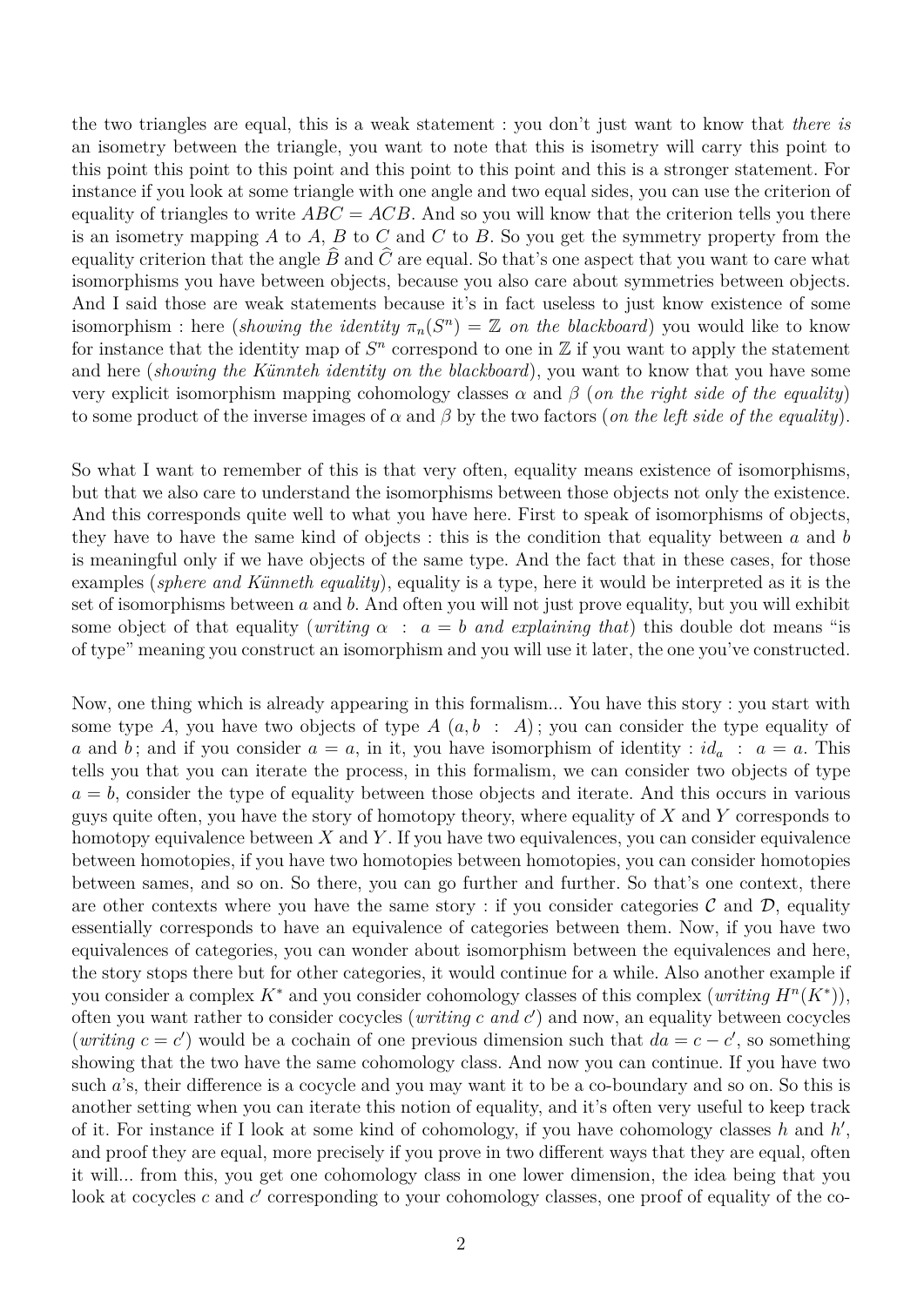homology classes will give you that the difference of the cocycles is *d* of something (*writing da*), the other prove of equality of the cohomology classes will give that it is  $d$  of something else (*writing*  $da'$ ) and now, you have  $a-a'$ , the difference between the two proofs which is a cohomology class in  $H^{n-1}$ .

So I can give one not very important example : consider cohomology of a space with coefficient in  $\mathbb{Z}/2$  (*writing*  $H^*(X,\mathbb{Z}/2)$ ), now you know that if we have two cohomology classes, the cup product in cohomology mod 2 will be commutative. And it's true only because of Z*/*2, otherwise it would have a minus sign (*writing*  $\alpha \cup \beta = \beta \cup \alpha$ ). Now if you consider a class cup itself (*writing*  $\alpha \cup \alpha$ ), this gives you to prove  $\alpha \cup \alpha = \alpha \cup \alpha$  it's an obvious thing. And then this proof of commutativity and so from your class  $\alpha$  you started with, not only you get a cut product in  $H^{2n}$  but the fact that you have the proof of equality of  $\alpha \cup \alpha$  which itself give will give you a cohomology class in  $H^{2n-1}$ , which is some Steenrod square of  $\alpha$ . So it's useful to keep track of those equality between equalities between equalities in a number of different contexts.

Now there is one thing we care about equality and it's the reason we use the same word to describe different situations : if you have some equality  $A = B$ , you care that everything you do on *A*, you can do on *B* in the same way, that's transport of structure, or not having to care which one you use, or univalence axioms. And the usual way of handling this is restricting the language which weneath allow to use, like for instance in Zermelo-Fraenkel theory. Let me give an example. Suppose you have two groups  $G$  and  $G'$  and you have an isomorphism between them. Then everything you do on  $G$  is true in the same way on  $G'$  except if you use the full language of Zermelo-Fraenkel, this is clearly false ; you can wonder for instance if this particular set is an element of *G* (*writing*  $\{\varnothing\} \in G$ ? *and*  $\{\varnothing\} \in G$ ?) and you can even isomorphize between the two groups and this is a wrong question so it will not be equivalent for  $G$  and  $G'$ .

So you should know when it's ok to use a transport of structure and tell that anything on *G* can be transported to  $G'$  and in chapter 4... Oh yes, first I should tell a little more about restricting the language one allows oneself to use. This is something which is very familiar ; for instance, consider the notion of integers  $\{0, 1, 2, \ldots\}$ ; there are a number of different definitions : if you like the definition of Frege, you have the empty set, the set reduced to empty set, and so on (*writing* ∅ {∅} {∅*,* {∅}} *. . .*). And in general, *n* + 1 is equal to the set of integer smaller or equal to *n* (*writing*  $n + 1 = \{i \mid i \leq n\}$ ); so that's one definition. If you like Russel definition, you will tell that it's the class of all sets with the same cardinality as some finite set. And a variant of it is the one used by Bourbaki : you have to use the universal fact...(*Somebody in the audience tells something about what is written on the blackboard : the second one is an idea of Frege too.*). In Bourbaki there is the axiom of universal choice in the formalism selecting an element in every class and then in Bourbaki, an integer is a representative of such a class of equipotent finite sets. Now when you write an article and you use integers, you don't tell which one of the definitions you will be using, but this means that you will not allow yourself to use anything where these definitions would be relevant. For instance if you have an homotopy theorist and then you want to consider the set  $\{0,\ldots,n\}$ , you will call it maybe  $\Delta_n$ , you will not call it  $n+1$ . So restricting to language one use is something but familiar we do all the time, and similarly to tell when one can use transport of structure, Bourbaki made the valiant effort to codify what how one has to restrict the language one was using. But I found it a little ironic that the formalism he was giving was adequate until about the time where this chapter was published, only ! So one important thing always is first... I will describe a little what he was doing. And first one has to tell what is a structure on some sets, so you have some sets  $E_1$   $E_\ell$ , and you want to define what is a structure of some kind on these sets. Now I simplify a little : Bourbaki was also using some auxiliary sets, like the integers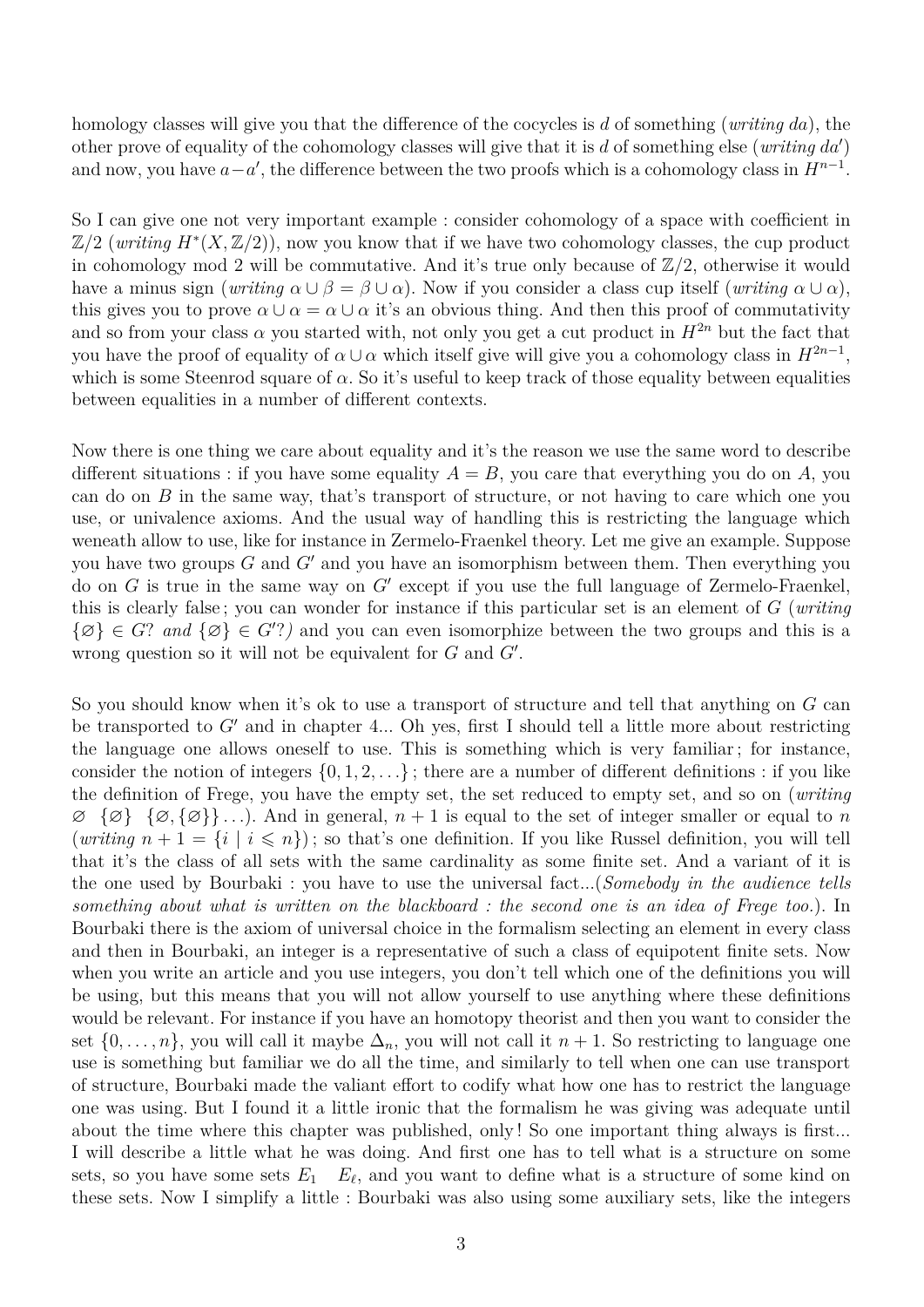or some ground field which you would be using. So the first thing one has to tell is what kind of object the structure is and this is telling that it's belong to some set built from the basic set by some list of operations ; so which one can tell the type of object the set is. But it comes that constructions which Bourbaki is using are very few : there was just product (*writing* ×) and and set of all subsets (*writing*  $\mathcal{P}$ ); so before telling what a group is, I will first tell that the structure is an element of the set of subsets of *E* times *E* (*writing*  $E \times E \times E$ ) which I have to think of the structure *s* as a graph of a map of the composition law from *E* × *E* going to *E* (*He writes this*  $s \in \mathcal{P}(E \times E \times E)$ . Now when I have told what the type of the structure is, one thing I get is that if I have a bijection between  $F_1$ . *(Erasing a part of what is written vertically*  $E_\ell \to F_\ell$ )... Let me just think to one basic set with another example if you want a structure of a topological space, your *s* will be in  $\mathcal{PP}(E)$ , the set of all open subsets for the topology. Now if you have a bijection from your basic set to another set (*showing EsF)* and some *s* of which you have prescribed the type, this will allow you to go from a structure on *E* to a structure on *F*. If you have a subset of *E*, it gives you a subset of *F*. If you have a set of subsets, it gives you a set of subsets. But for that, you have of course to prescribe what type of objects you are considering. And now the axioms of the structure should be such that the axioms are true for some *s* if and only if they are true for some transported *s* and there is a lot of criterion to know when this is all true and in practice we do this without thinking. We don't put stupid axioms like  $\varphi$  is an element of our basic set (*writing*  $\varphi \in E$ ) or something like that which would not be transportable. No. One basic thing here if you want to make statements which are transportable, one important thing is that you can require equality only between objects of the same type. And this corresponds to also this condition that you should never had an equality between objects of different types (*showing the first definition of*  $a = b$  *on the first blackboard*). Here (*showing*  $E \to F$ ,  $s \to t$ ), it would not be transportable.

Now, I was telling that this was adequate almost upto when Bourbaki's book was published, and essentially for two reasons, one is that the type construction allowed are much too restrictive in practice : for instance if you look at some topological space *X* which you take fixed and consider sheaves on  $X$ , so part of the data of the data (or presheaves, what you want) for each open set, you want some set  $\mathcal{F}(U)$  and you know what an isomorphism of sheaves is supposed to do from  $\mathcal{F}(U)$  to  $\mathcal{F}(V)$ , if you have  $s \in \mathcal{F}(U)$  and  $t \in \mathcal{F}(V)$ , it should make no sense to require equality between *s* and *t*  $(s = t)$  because this, if you have an isomorphism of this sheaf in another one, this kind of condition will not be respected. So this is a basic example where this formalism is unsufficient. And I would say that when you are in this setting the notion of isomorphism follows, is automatic : you don't have to define what isomorphism is ; it is just isomorphism of... a bijection from *E* to *F* will be an isomorphism of *s* and *t* if it maps *s* to *t*. So sheaves are an example when things are outside of this formalism and also some constructions we like to do are not allowed into formalism in the sense that we don't want to prescribe a type or it would be artificial. For instance if have over a field two vector spaces (*writing*  $k$  V W  $V \otimes W$ ) and you want to consider their tensor product, the only thing you care is that you have a map from *V* tensor *W* to the tensor product (*writing*  $V \times W \to V \otimes W$ ) with some universal property. Now you might construct the object first by telling that you take the free group generated by pairs of elements and you would get something of some type over the basic set but that's rather artificial and that what's Bourbaki does to define tensor product. But you just care about universal property with define *V* tensor *W* up to unique isomorphism and this is also outside of the formalism which Bourbaki uses.

And one thing I wonder is that if this was a? and also a psychological barrier to the notion of analytic space with nilpotents or scheme with nilpotents because if you want to consider just complex reduced analytic space *X* the structure which is enough to give one is a function from *X* to C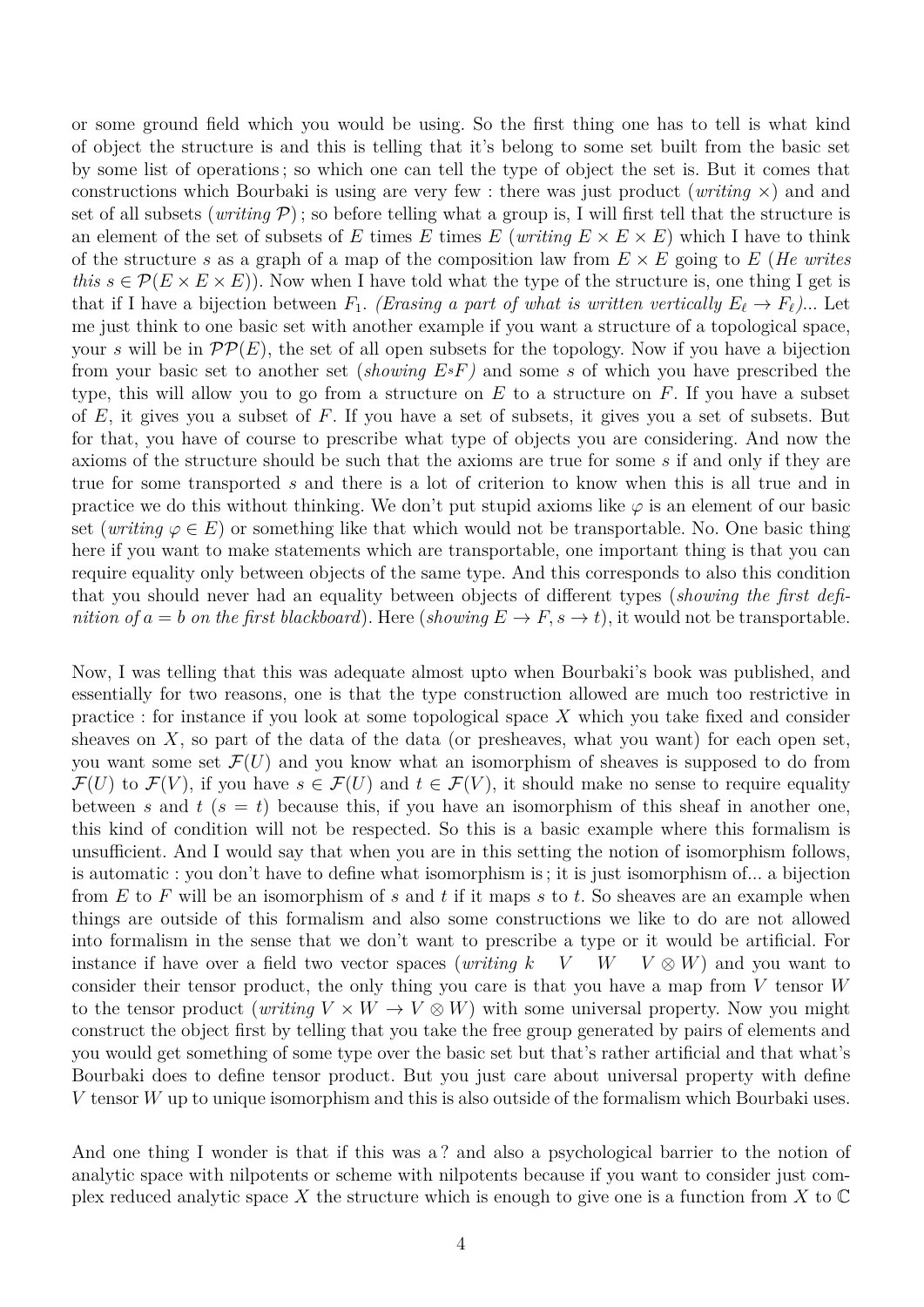which is analytic (*writing*  $f: X \to \mathbb{C}$  *analytic*). So the structure is some set of functions, it has to satisfy a number of axioms and this was fitting with the formalism.

But if you have a nilpotent, you have to give some sheaves with some property and this falls outside of the formalism which was used. But in practice we know, you have enough experience to know what we can tell and what we should not tell so that whatever we do in one situation can be transported to an isomorphic situation, even if there is no actual reference in the literature justifying it in all cases in which we want to do it. Now if we go to categories instead of sets with structure, then the situation is not as good.

Suppose you have two categories ; if you have an equivalence of categories between them, and if you do think in a categorical frame of mind (*writing*  $C \approx D$ ), everything you do on C should be able to be transported to  $\mathcal{D}$ . And we somewhat know when things we tell can be indeed transported but we don't always respect those rules or we are floppy. For instance if we have some functor... Yes... One basic rule which is not always respected is that it's almost always bad to write equality (*writing*  $X = Y$ ) between objects; existence of an isomorphism or giving an isomorphism, that's good. But equality between objects is dangerous. So for instance, if you have a functor between categories (*writing vertically*  $\mathcal{C} \to \mathcal{D}$ ) and you want to define the fiber of C to D on an object of  $D \in \mathcal{D}$ , it's a very bad idea to tell that you look at the *X* such that  $F(X)$  equals *D* (*writing on the left of* C *the set*  $\{X \mid F(X) = D\}$ ; at least it's a bad idea except if this functor has some nice property like being a fibration. The notion which is good is to consider an object of *X* together with an isomorphism of  $F(X)$  with  $D$  (*writing*  $F(X) \mapsto D$ ); this definition (*showing the first idea*) is not compatible by replacing C and D by something equivalent, and this (*showing*  $F(X) \to D$ ) is compatible; at least, if you replace  $\mathcal C$  and  $\mathcal D$  by equivalent things, you will get an equivalent end result. And it's quite important that the statement one makes are invariant by equivalence the same way that it's important when we speak of integers we don't use a specific definition, but something which works equally well for all of them. Because even for very standard categories, there are small variants of definitions which give different categories and it would be a messy feat to tell which exact definition you are using.

So we somewhat know what we should do for categories but here, something new happens is that in the case of structure essentially if we apply some hygienic rules, we know transport of structures will work well. For categories, there are cases where the construction is invariant by this kind of equivalence but where it's not completely obvious on the face of it. So let me give some examples. If you have such categories, you can consider the nerve  $\mathcal{NC}$  of C, the nerve  $\mathcal{ND}$  of D, and you will get a map of spaces from one to the other and this will be an homotopy equivalence. It's not difficult, but it's not completely obvious on the face of it. For instance if you take here just one object and one automorphism (*showing the side concerning*  $C$  *and*  $N C$ ) and here you take a few objects with just one isomorphism between two of them (*showing the side concerning*  $D$  *and*  $\mathcal{N}D$ ), here you will get something like a point, and here you get something contractible but still, you might have to prove it. It's not a difficult proof but still in difference with the case of structure, it's not a tautology. And another more useful example : suppose you have some abelian category  $A$ , and you want to define the higher category group of  $\mathcal A$  (*writing*  $K_{\bullet}(\mathcal A)$ ), or better you want to define the  $K_{\bullet}$ -theory spectrum of A. So somewhat the intuition of what you want to do is somewhat clear. Here in this category you have objects (*writing*  $\hat{A}$  *under*  $\hat{A}$ ), you want each object to define... yes if I think to this (*writing*  $K_{\bullet}(\mathcal{A})$ ) as an infinity category groupoid ahead which I take  $2\pi i$ , I want to attach to each object a virtual object (*writing* [A] *under*  $K_{\bullet}(\mathcal{A})$ ), I want a short exact sequence (*writing*  $A' \rightarrow A \rightarrow A''$  *under A*) should give me something and it should be universal in some way.